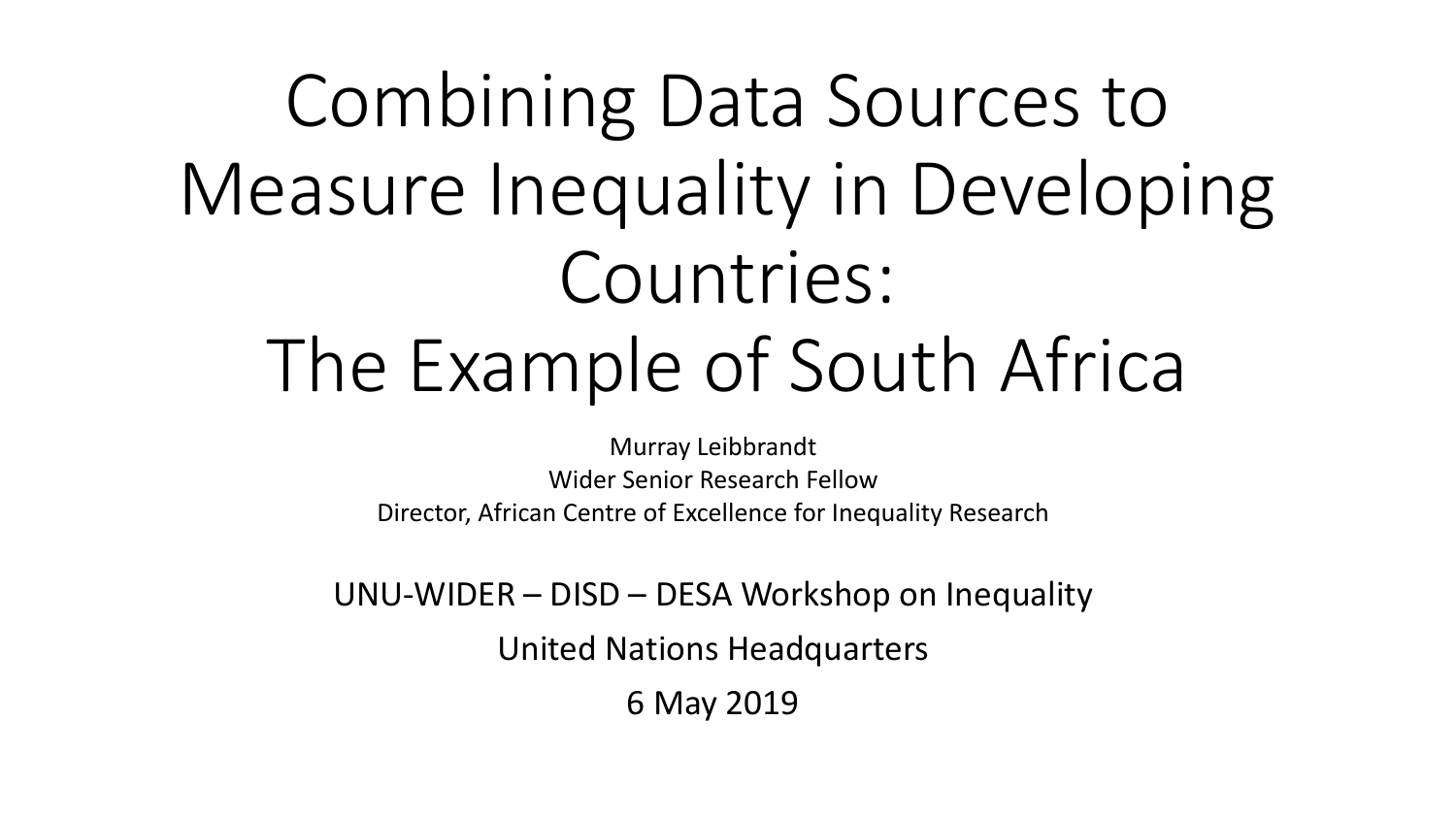# Why is South Africa an Interesting Case Study?

- Very high inequality and a legacy that policy is trying to overcome its inequality
- An intermediate case in terms of data:
	- Good survey data
	- Fairly decent tax data and administrative data systems
	- Is integrated into the world inequality measurement exercises and policy evaluation exercises
	- But is in an intermediate position both in terms of the data and the use of the data
- Starting with the Giants Project and pushing on to current Wider projects, this research is imbedded in a partnership between the local NSO, government ministries and researchers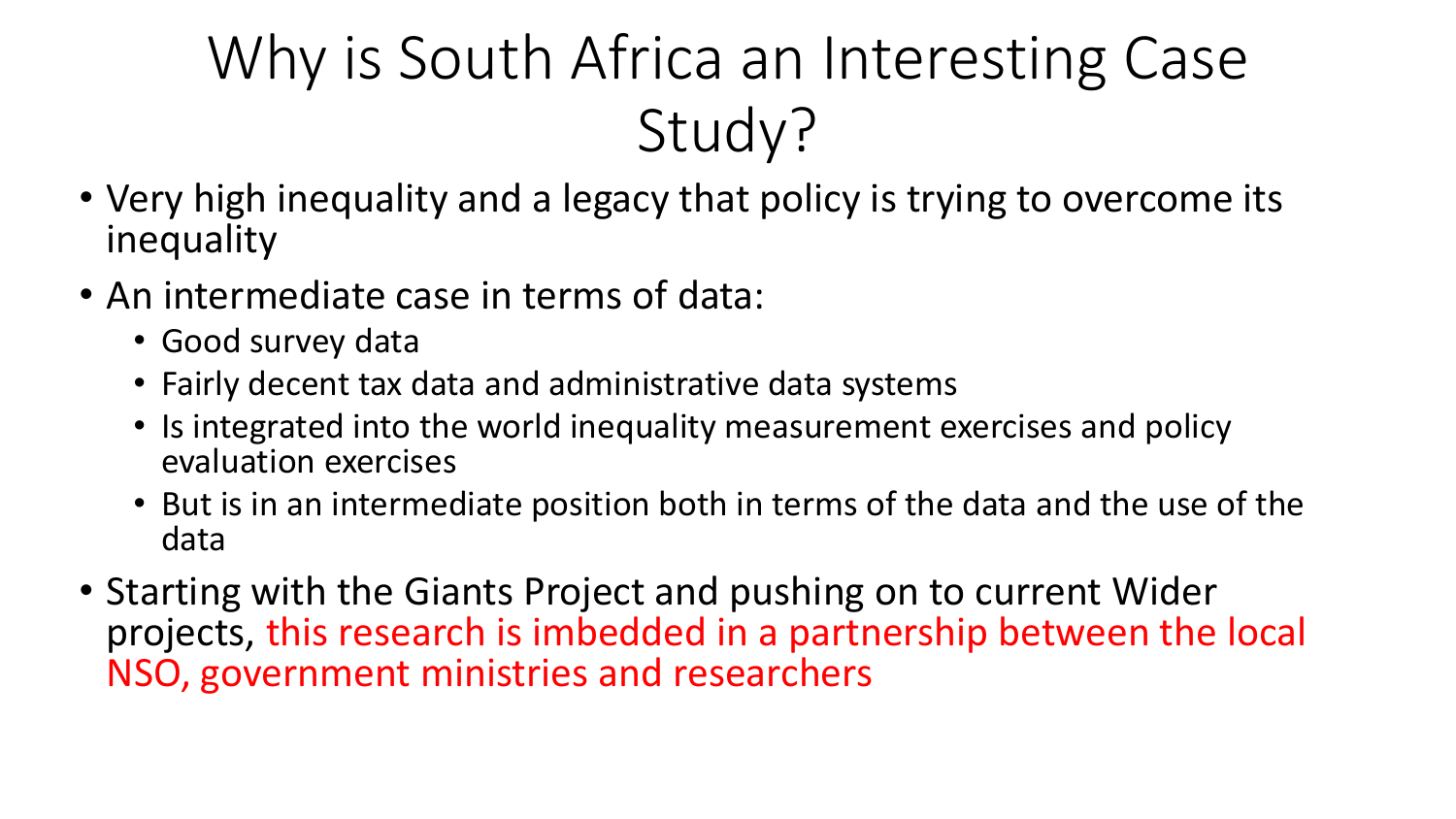## Socio-economic class sizes, 2008 – 2017

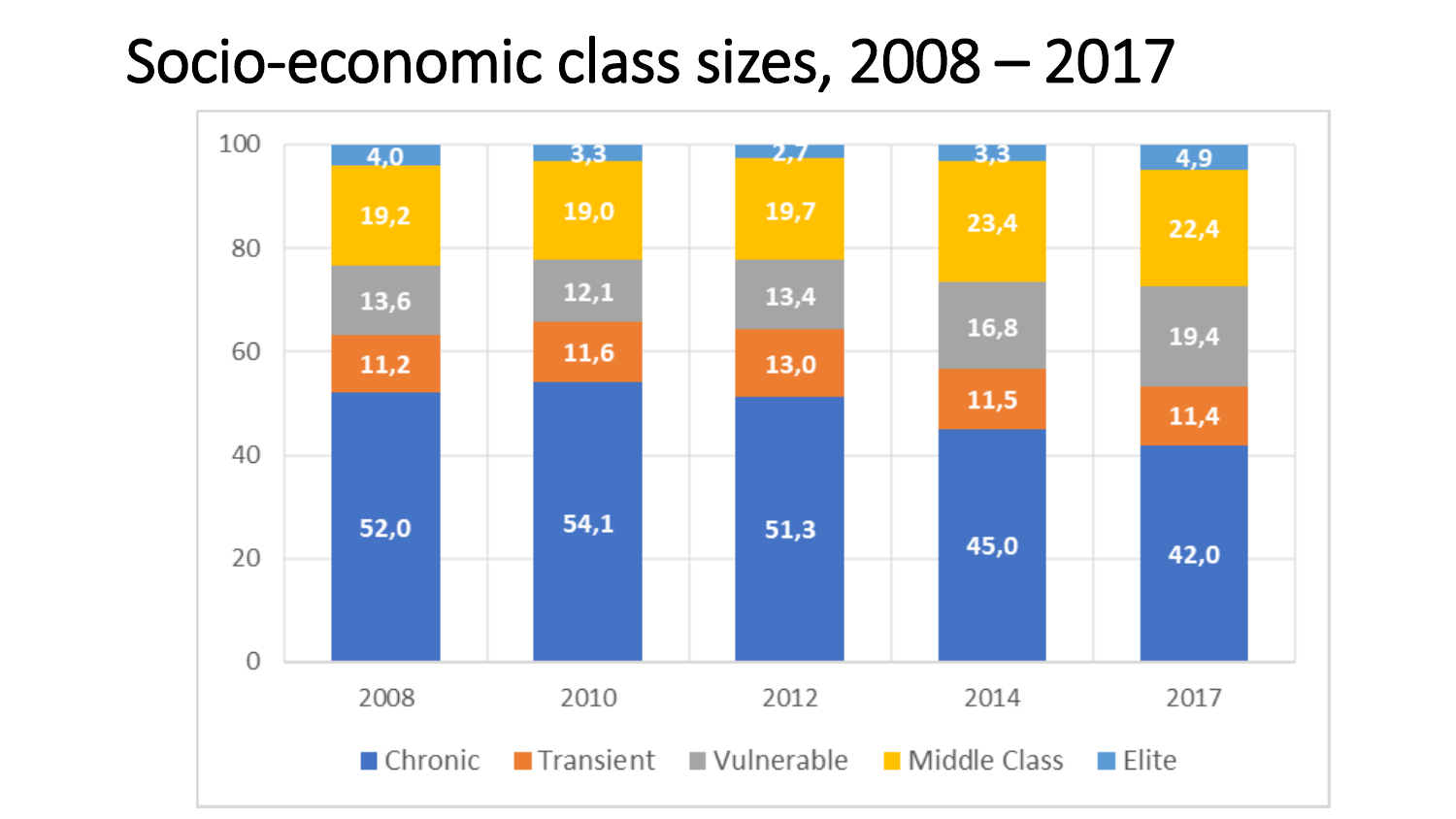## Economic activity of the household head in 2017

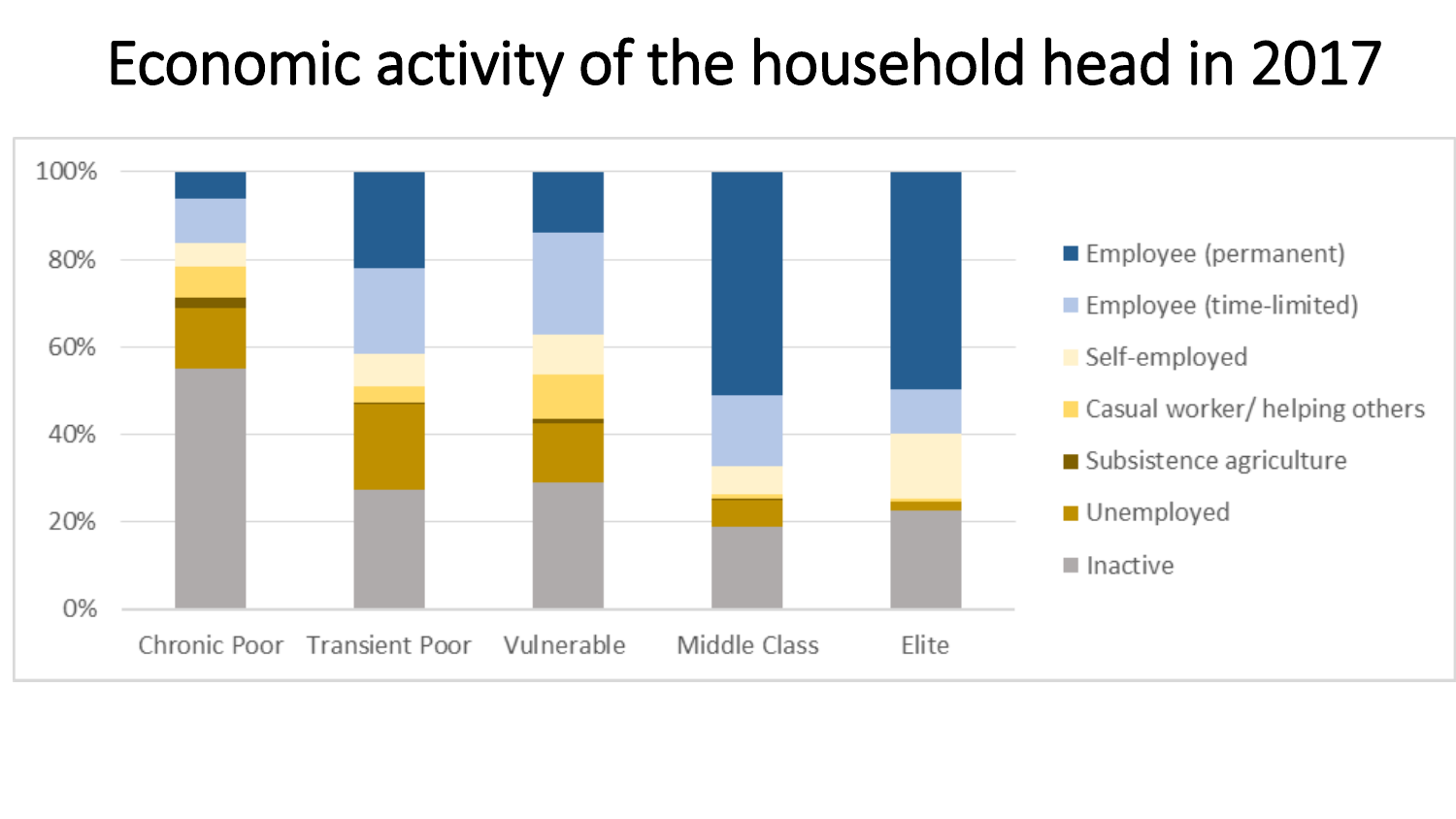## Data Check!

### Data across the distribution is crucial (Bottom, Middle and Top) Society as a whole produces poverty and everything else!

#### Bottom

- Agric (Not SA but elsewhere),
- Informal labour market earnings, Home production (all crucial for gendered perspective)
- Different wealth assets, poverty dynamics, multidimensionality (Not a voyeuristic exercise) Middle
- Labour market dynamics firm data, tax data, demand for labour, trade-non-trade relationships, inclusivity of growth
- Middle Class issues (panel data) Panel data Inclusivity of Growth from the supply side
- Rich multidimensionality Multidimensional interactions.

#### Top

• Taxes and Survey data, is crucial at the top end. High inequality often means that taxable income only comes from the top 20% or so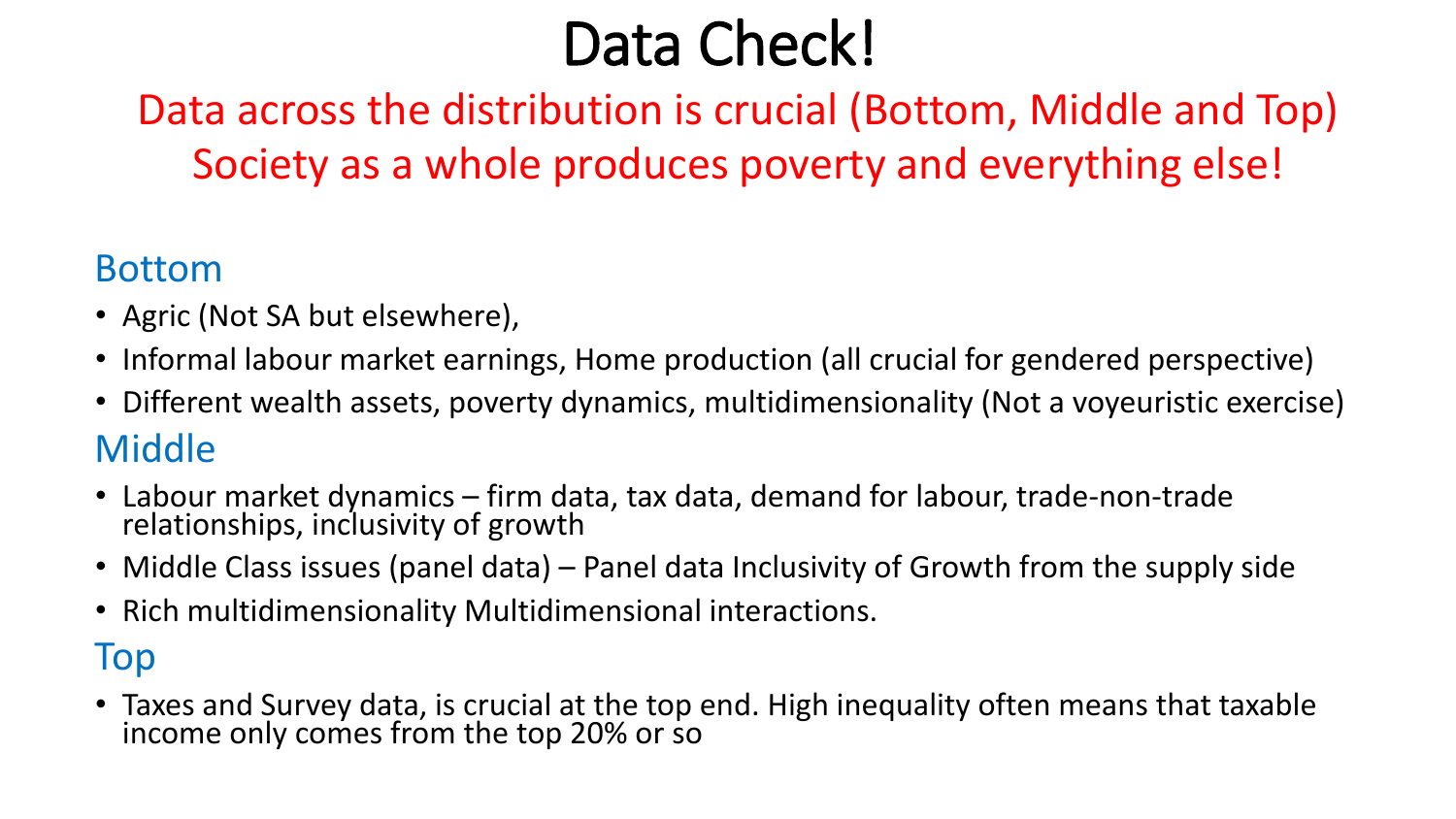## The Bottom End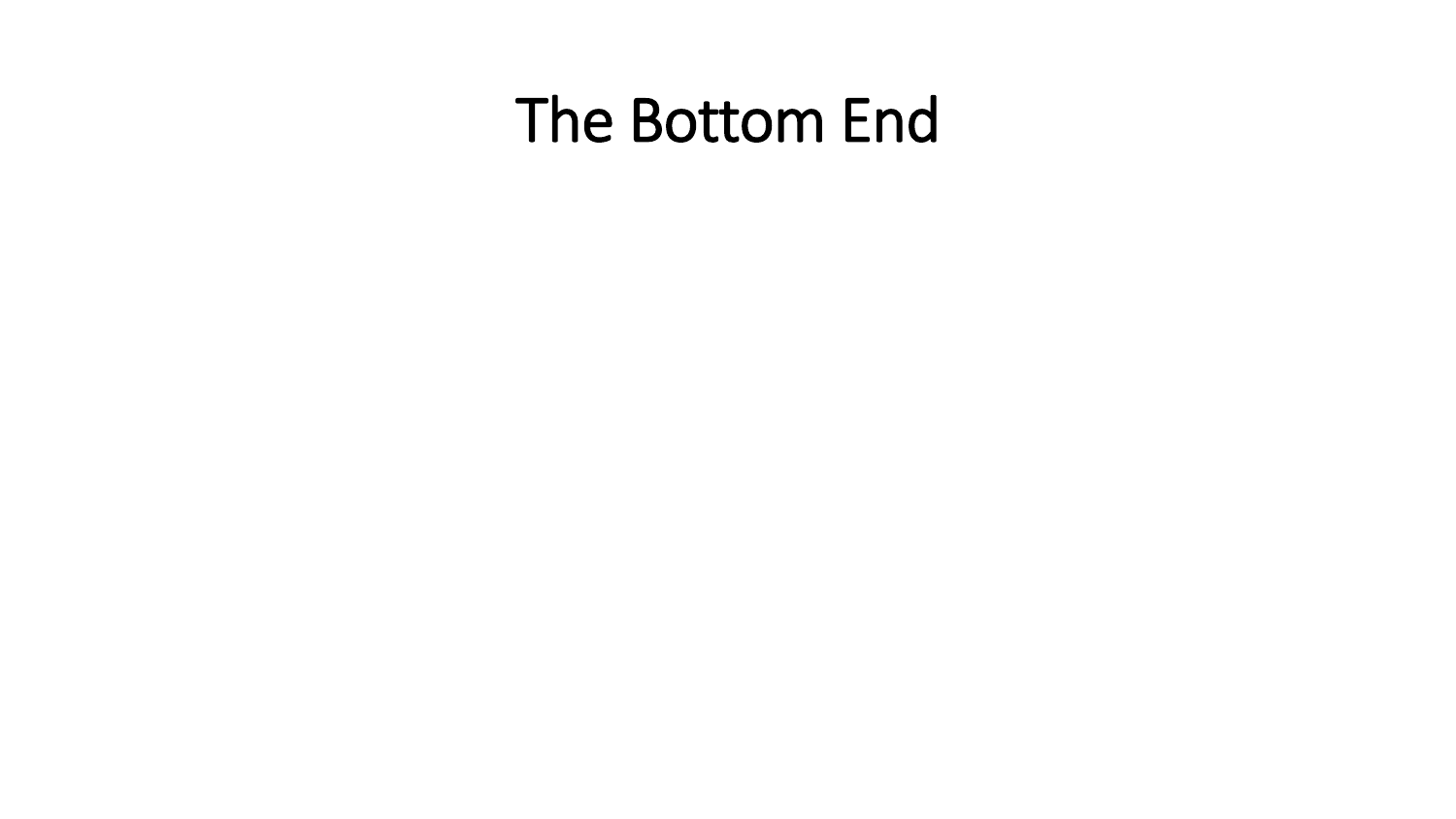Incidence of multidimensional poverty amongst youth in South Africa, by municipality, 2011 - including former homeland boundaries

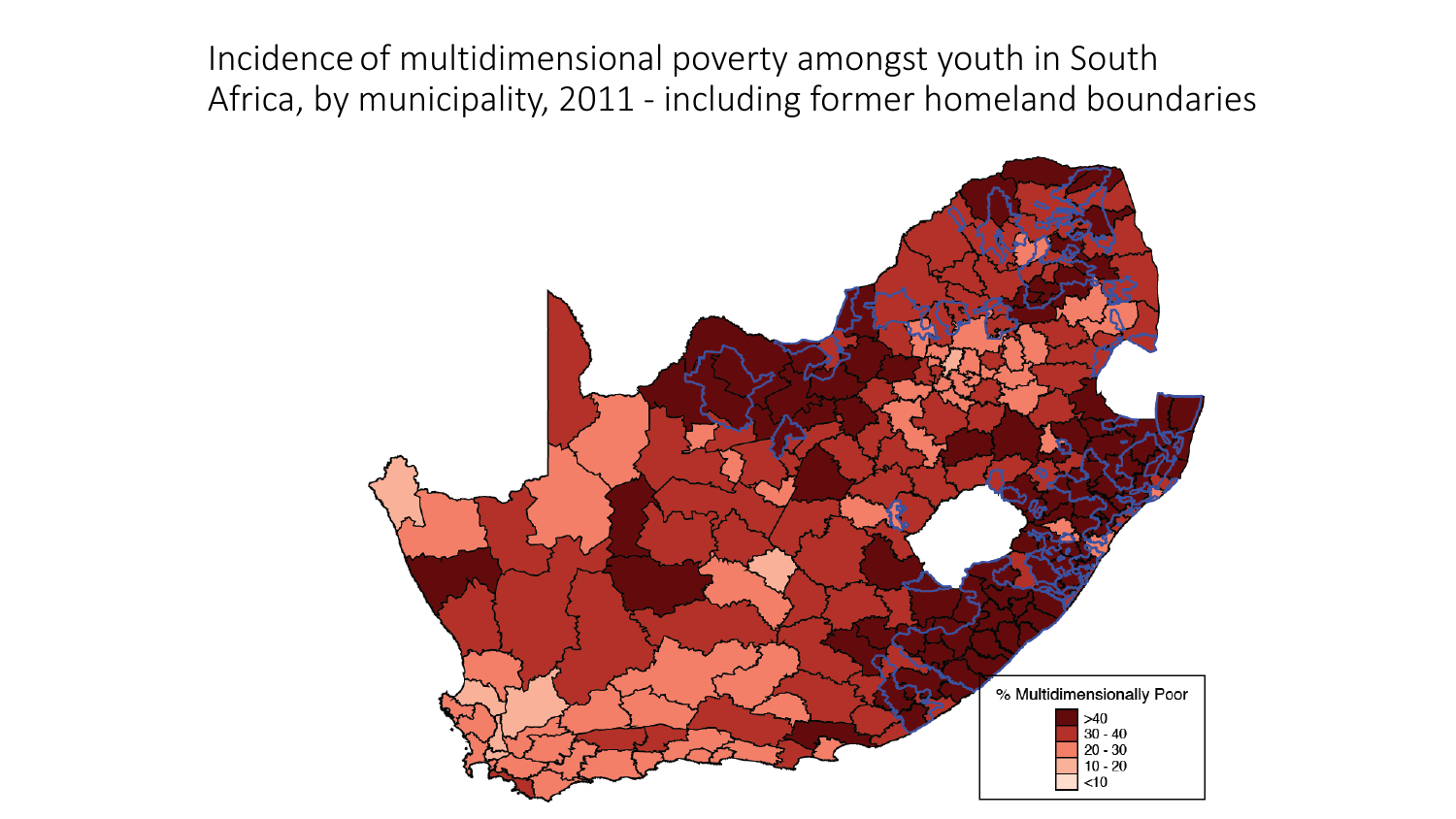## Non-tax Administrative Data

- Multidimensional with a focus on the interactions. Examples from NIDS.
- Quality of services comes from the admin data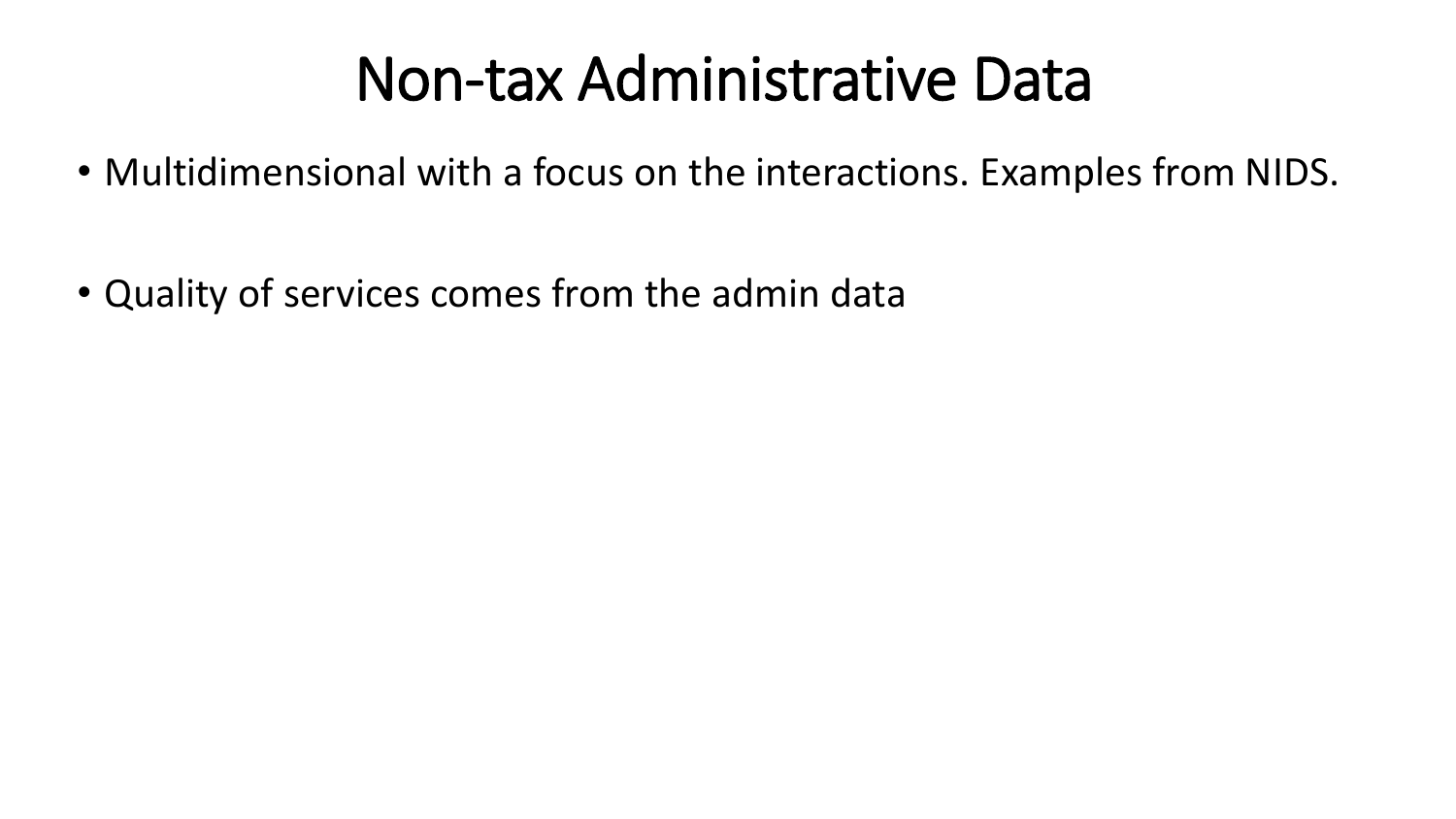Figure 7: Returns to an additional year of education relative to no schooling



Source: Own calculations using PALMS V3.1 dataset.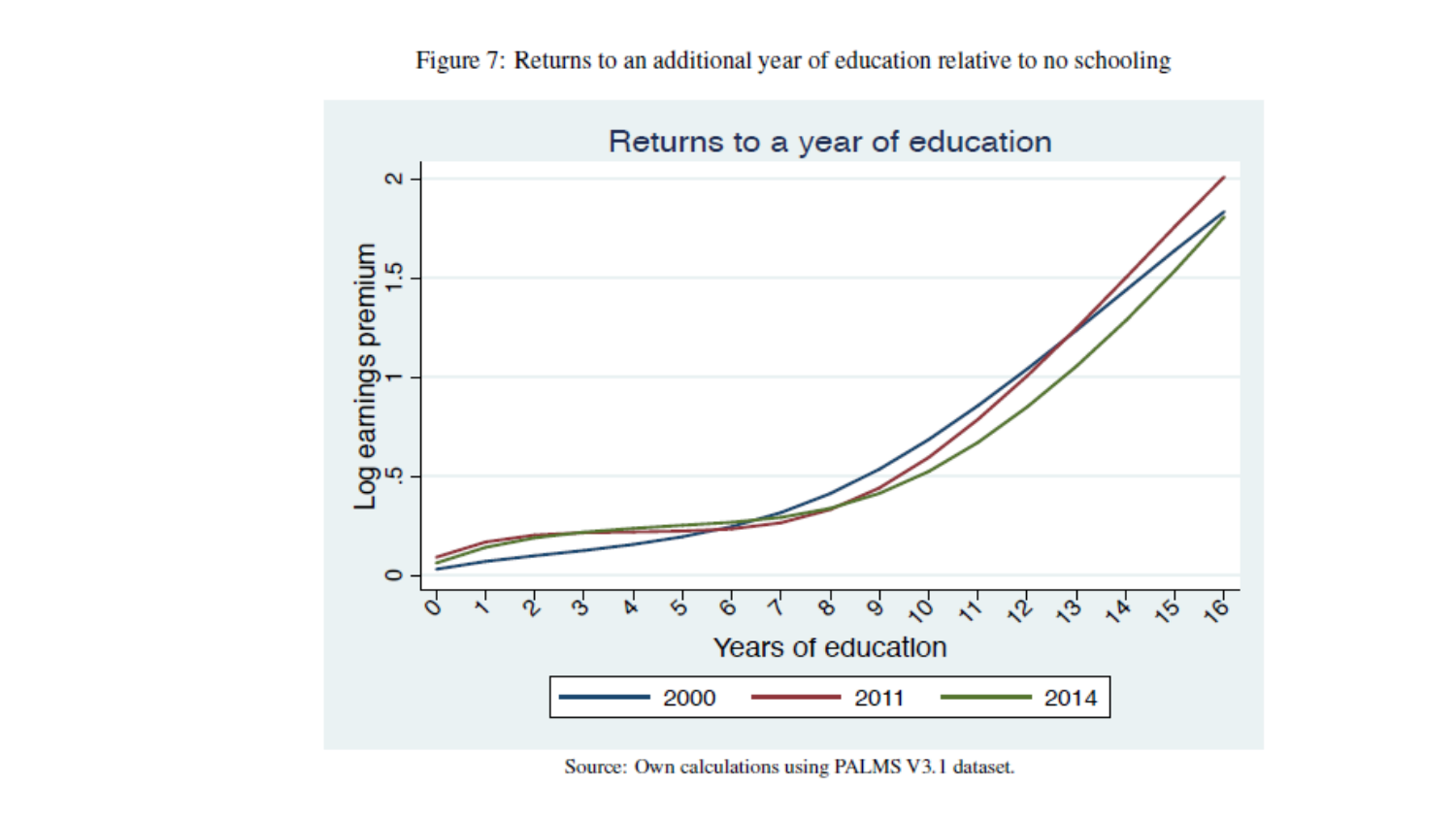## Back to the labour market and the middle parts of the distribution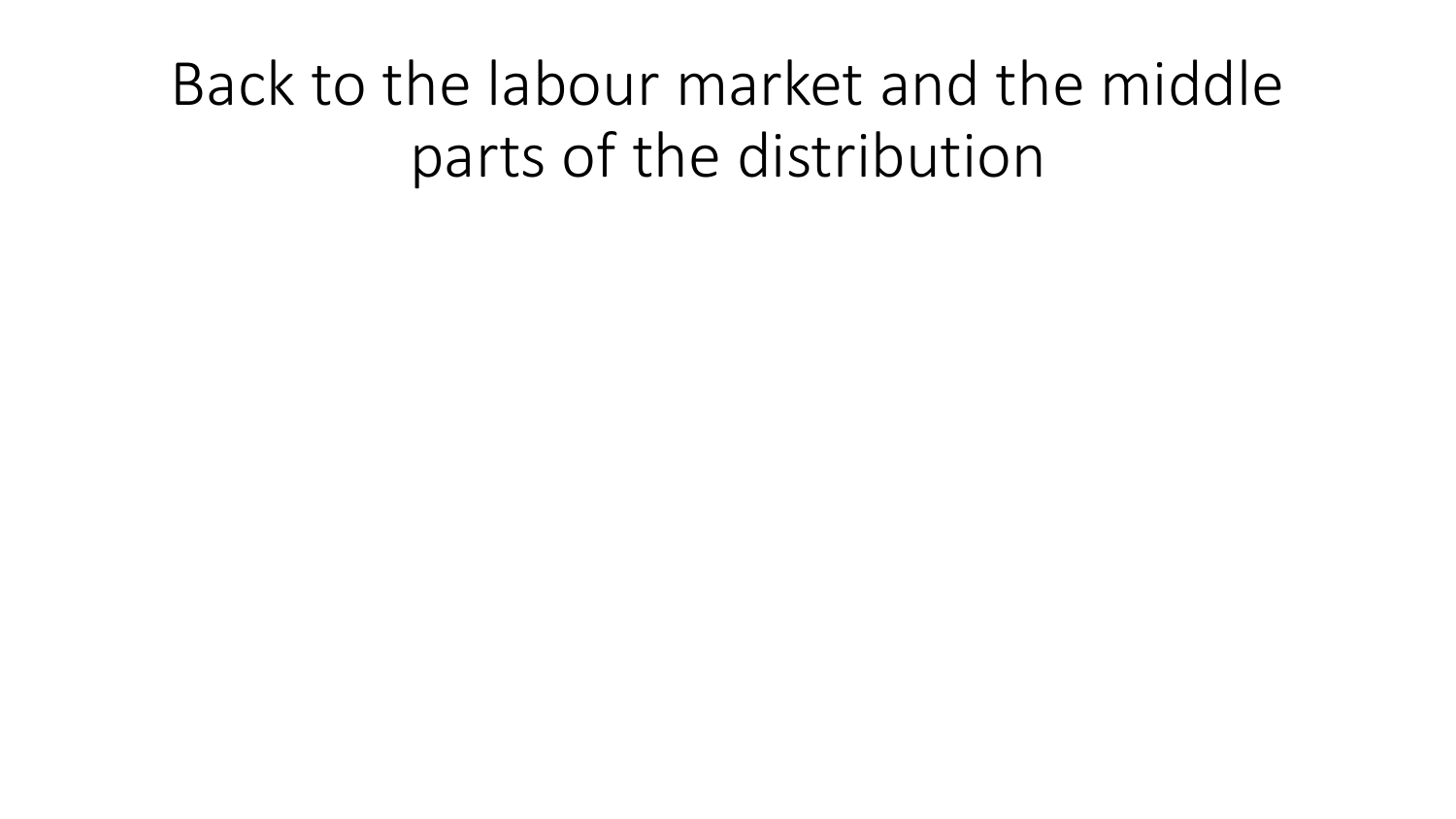## Occupation of the household head (employees only)

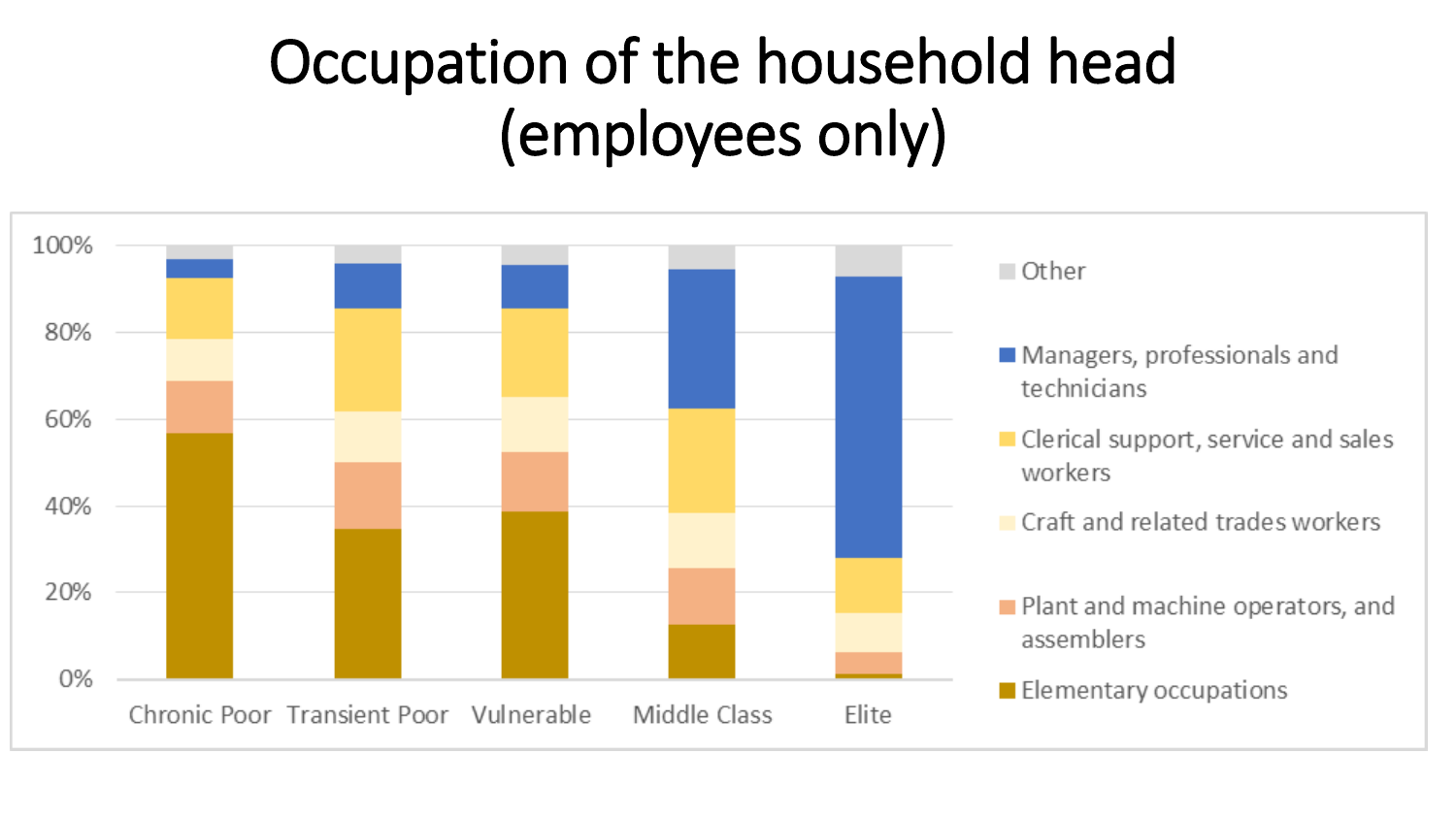## Be serious about interrogating the quality of the data within each data source as the merging between

Figure 3: The Gini coefficient of earnings over time



Source: Own calculations using PALMS V3.1 dataset.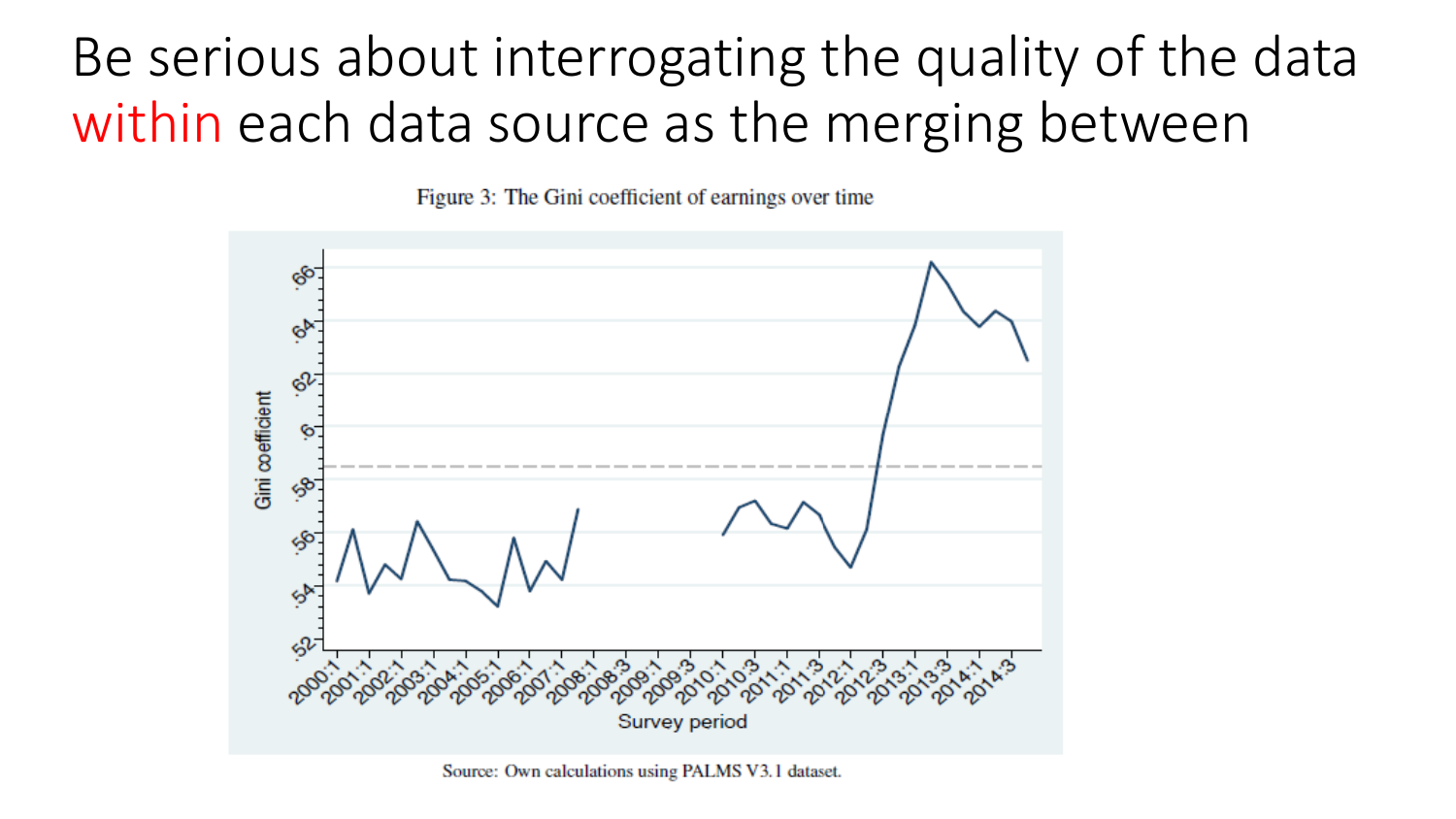# How do we understand changes in the demand for labour?

- Company Tax Data
- Firm size and exports/firm size and responsiveness to ETI
- Matched Employer-employee data
- Behaviour of firms (very limited). Limited variables
- But also the harder to measure self-employment, casualised employment, subsistence farming
- Firm Surveys?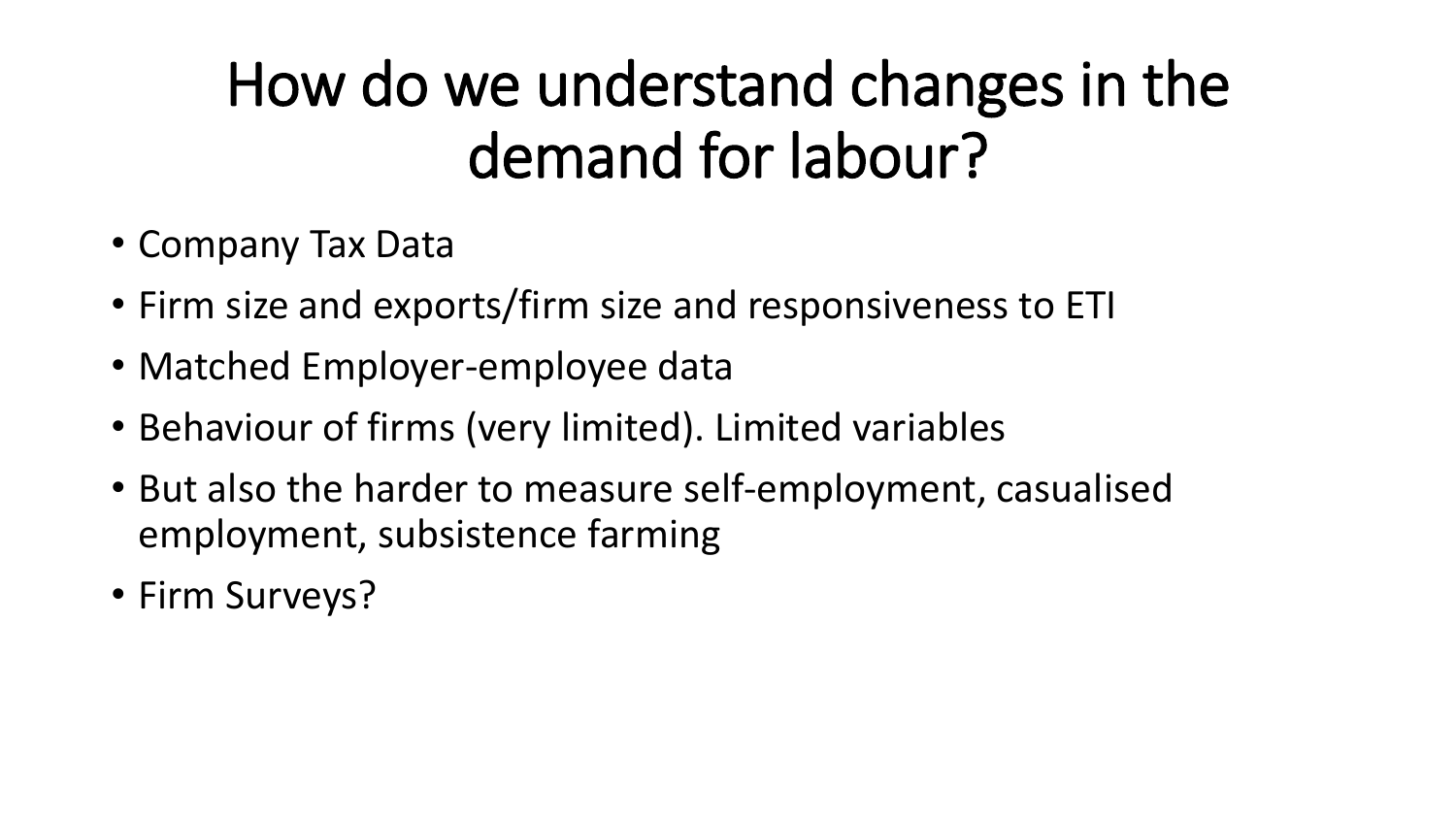## The Top End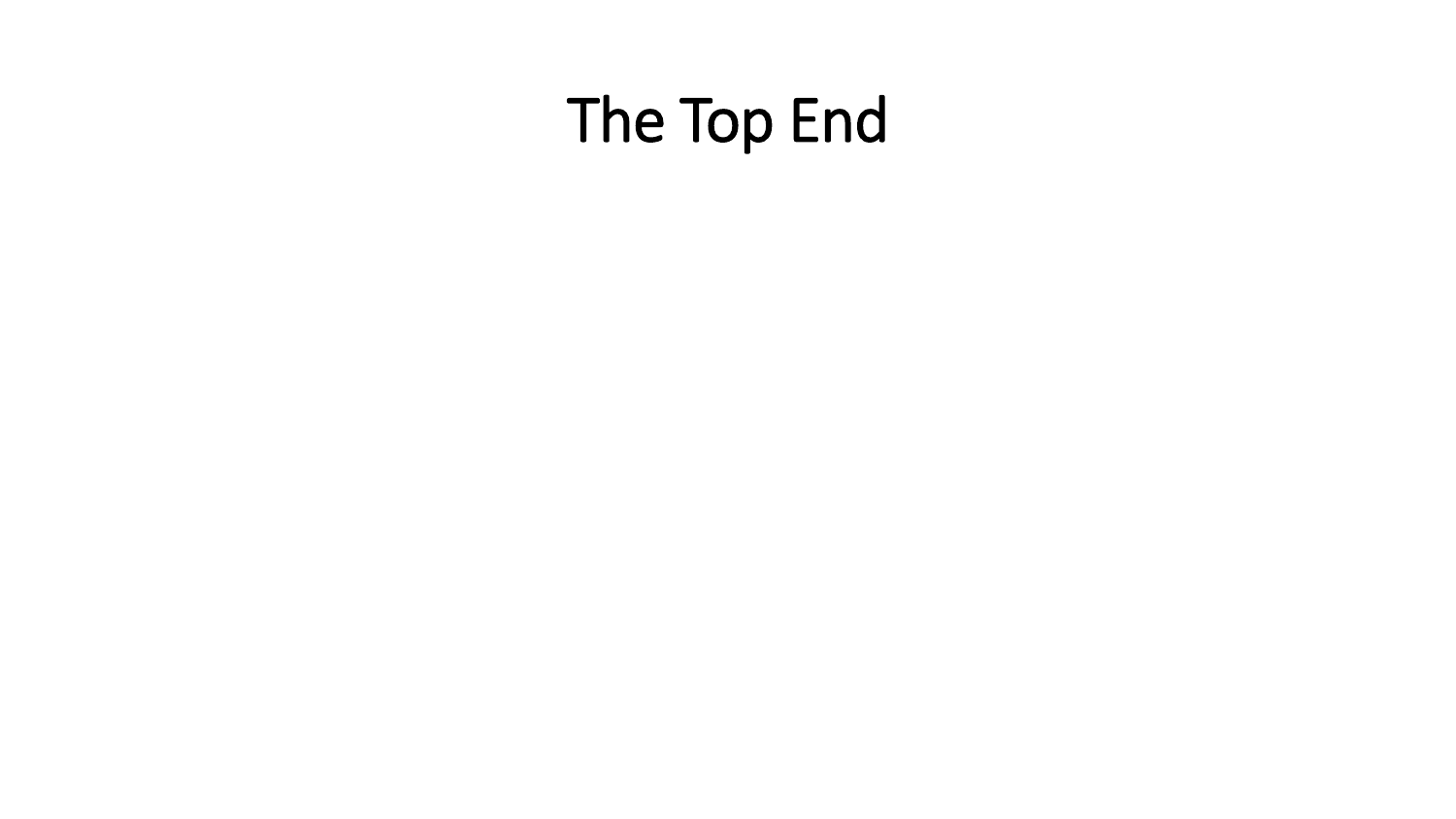|                            |       | Employees Self-employed Everyone |       |
|----------------------------|-------|----------------------------------|-------|
| QLFS data                  | 0.567 | 0.684                            | 0.592 |
| Adjusted QLFS data   0.599 |       | 0.716                            | 0.620 |

Table 4: Gini coefficients for earnings adjusting for underreporting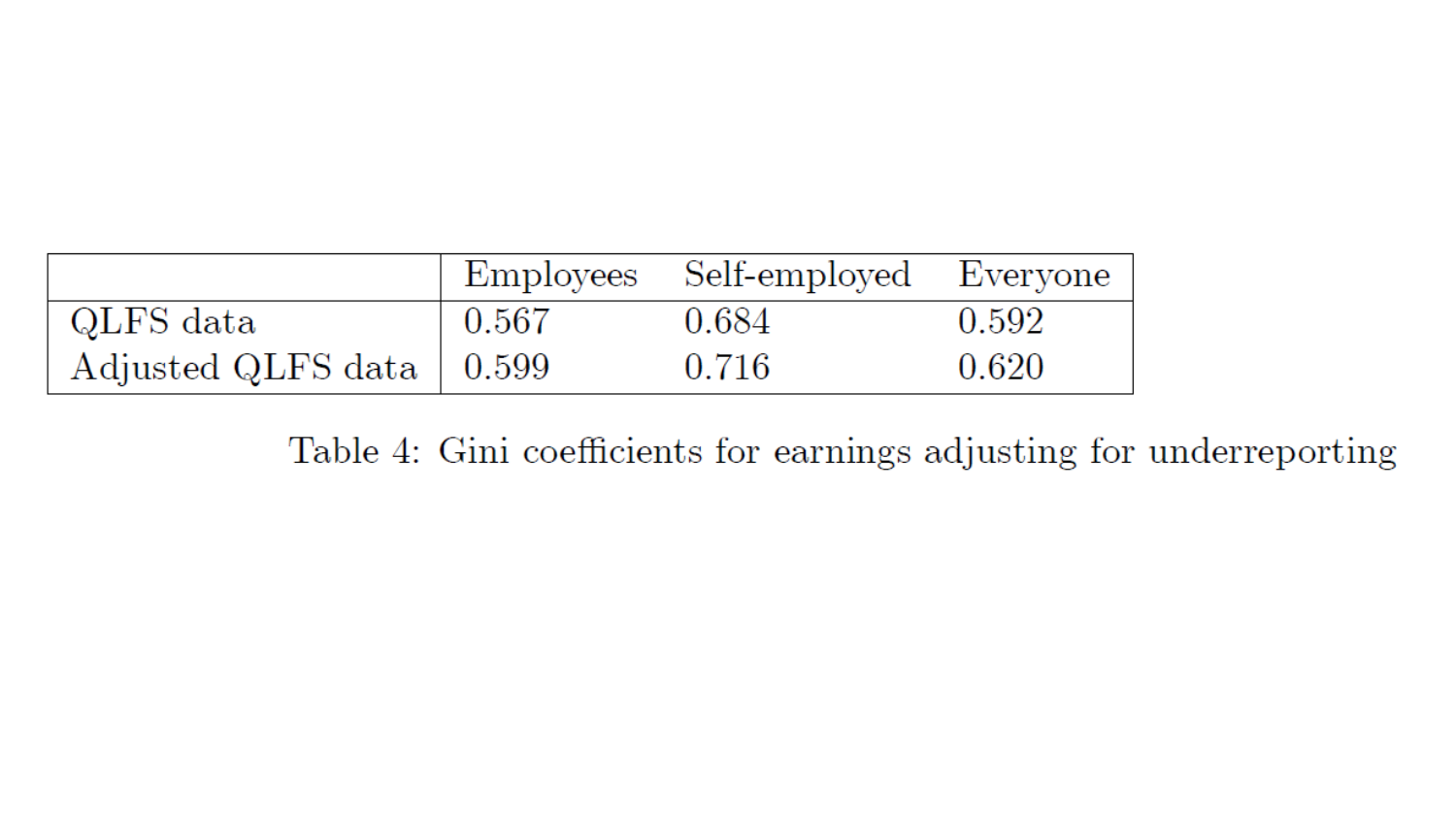## There is additional information in Tax Data

Figure 7: Sources of income by percentile and year



Source: South African Revenue Service (2015), Authors' calculations.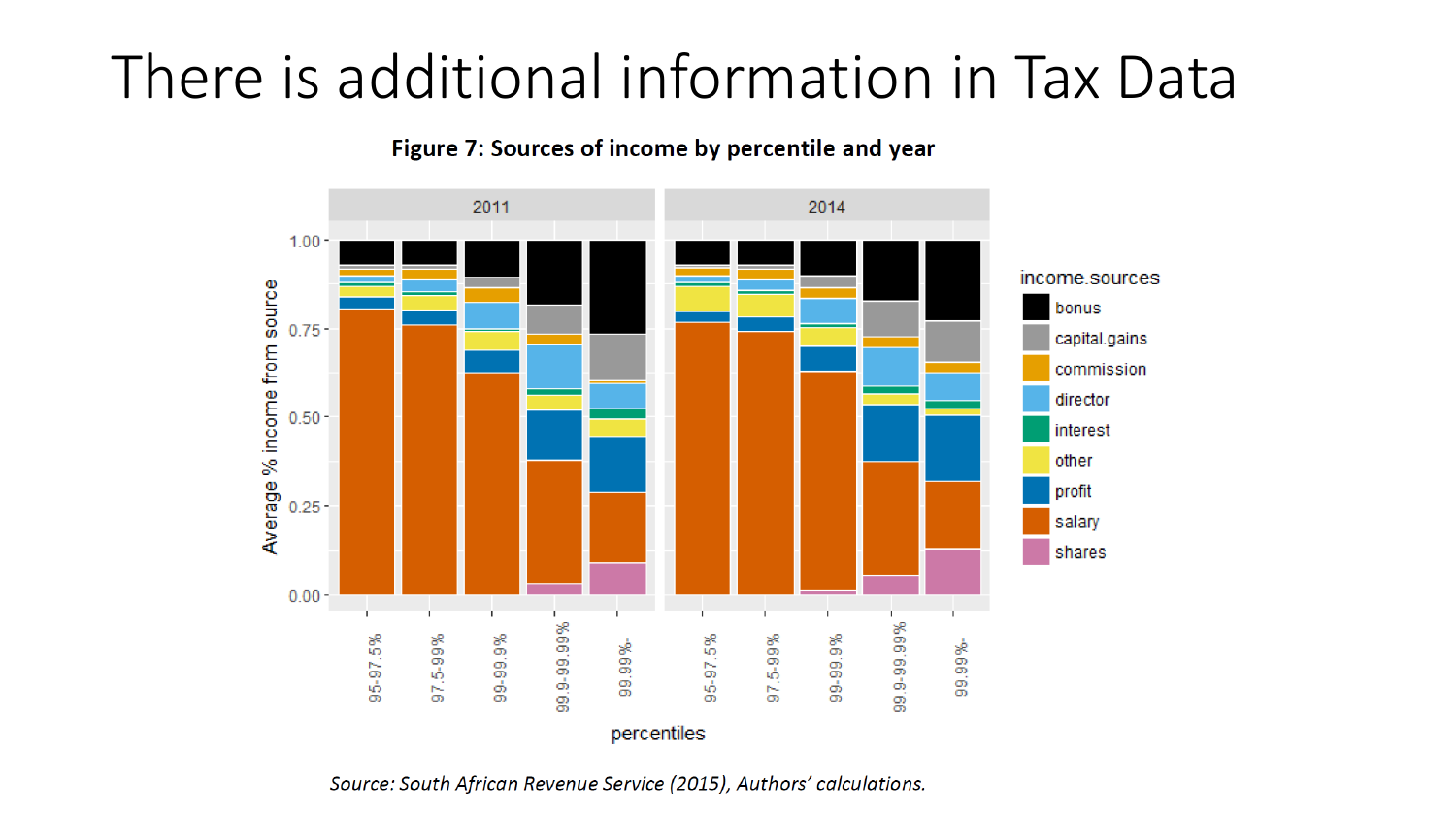#### Figure 9: Share of income from capital



Source: South African Revenue Service (2015), Authors' calculations.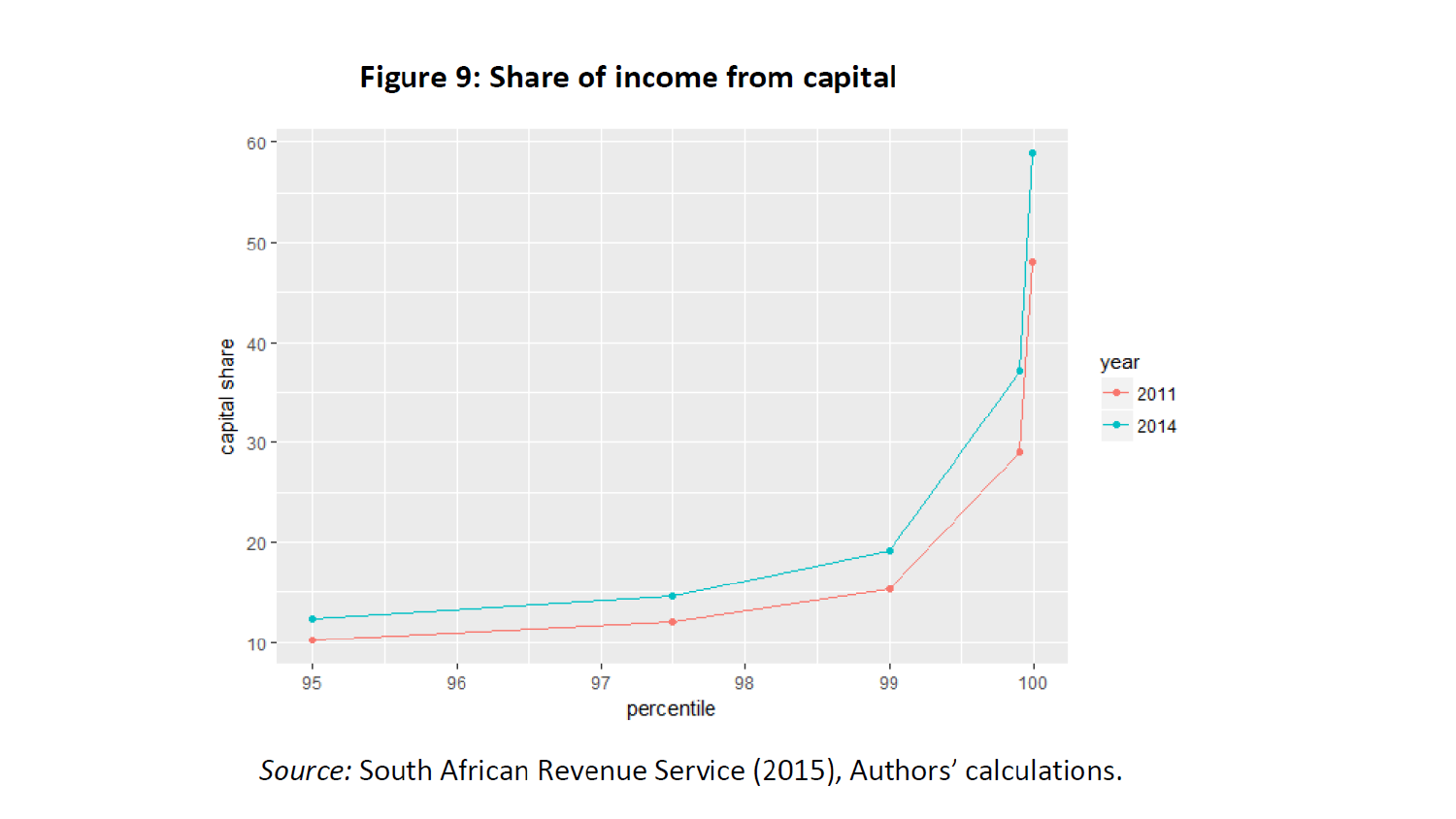

#### Figure 6: Growth incidence curve 2003-2015 from combined survey and tax data

Notes: Horizontal line indicates GNI growth over the period. Source: Tax data from South African Revenue Service (2017), survey data from Post-Apartheid Labour Market Series (2017). Authors' calculations.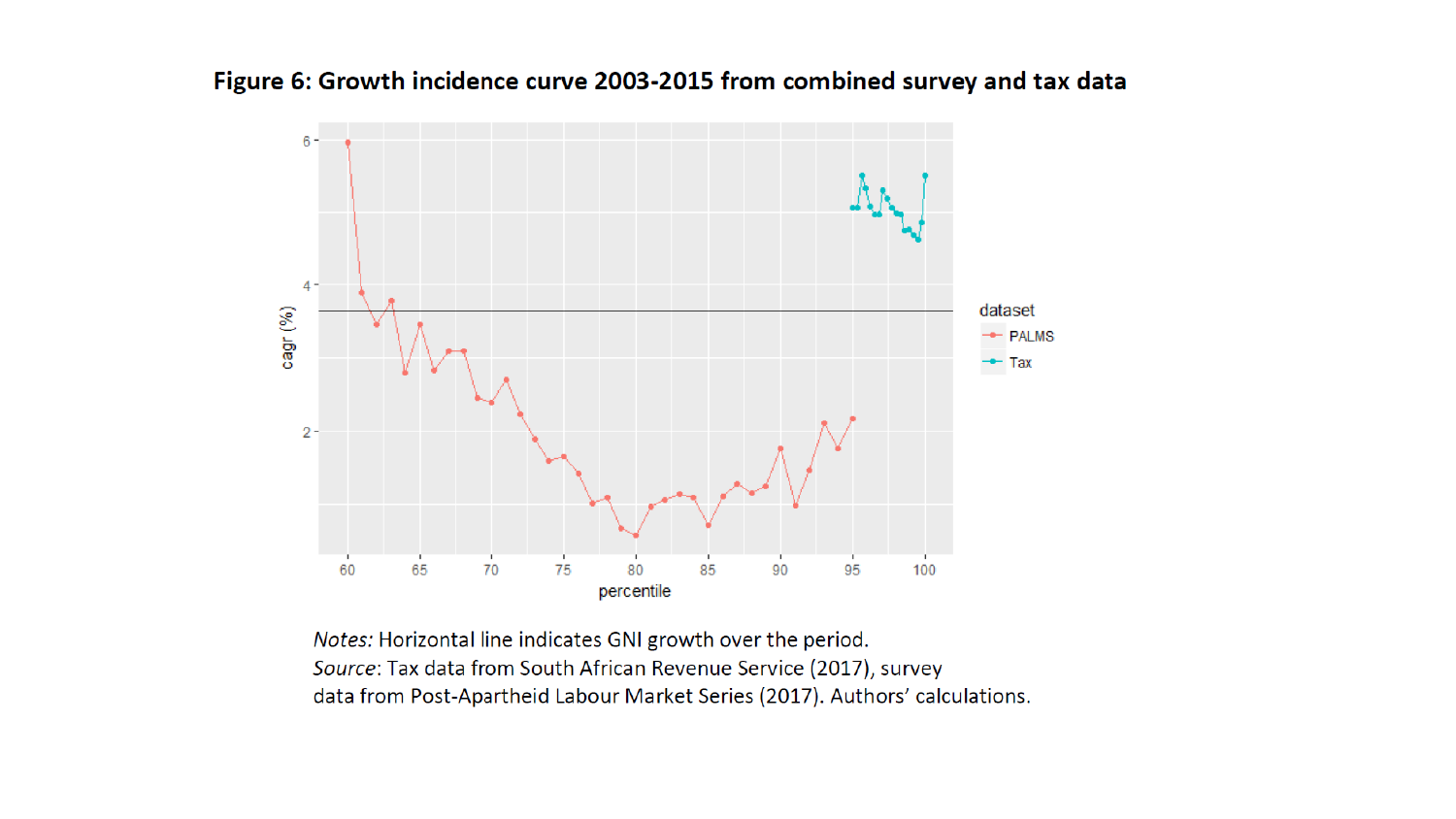Towards Policy: Assessing the impact of taxes and transfers on poverty and inequality in SA

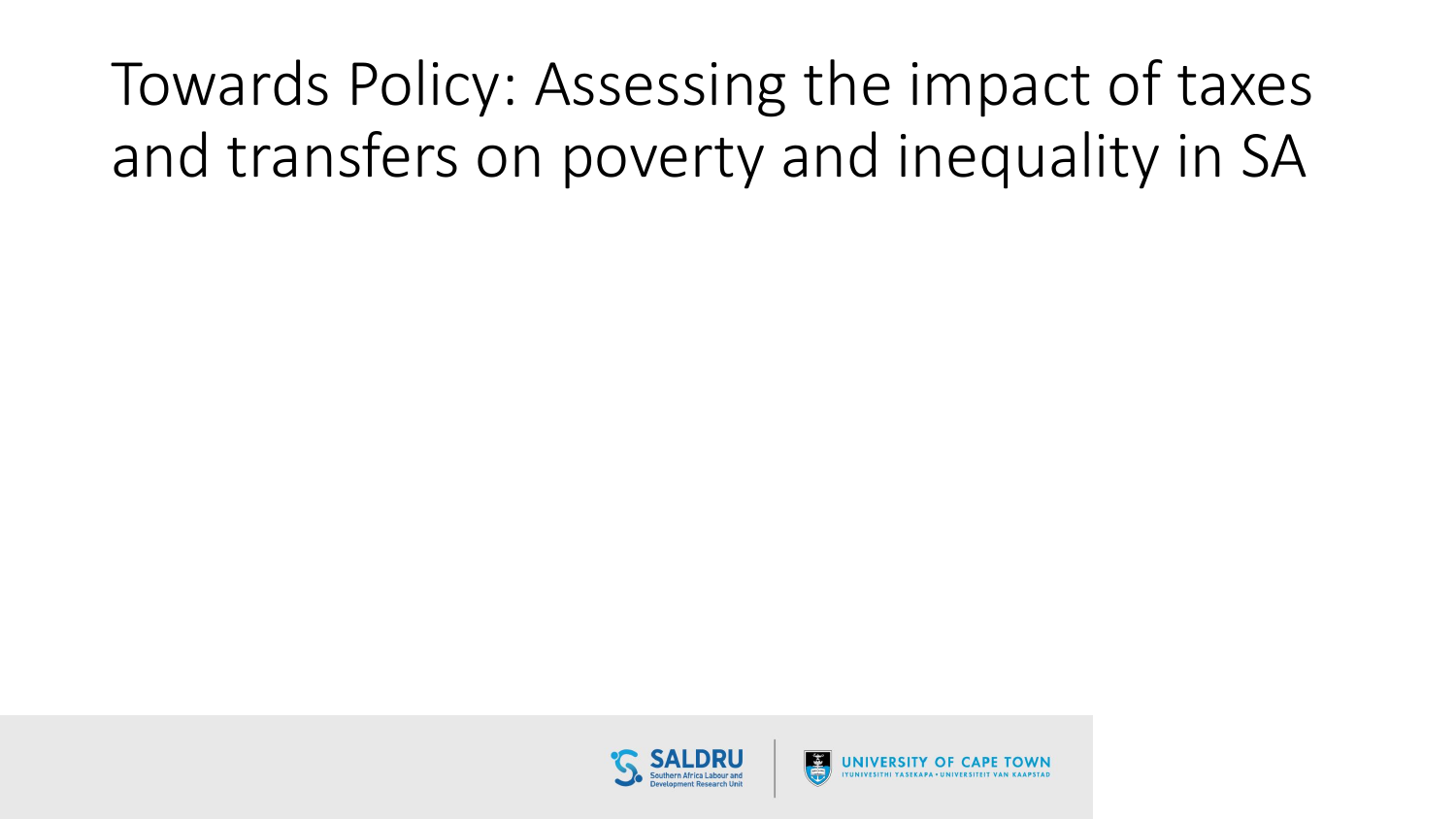### TAXES

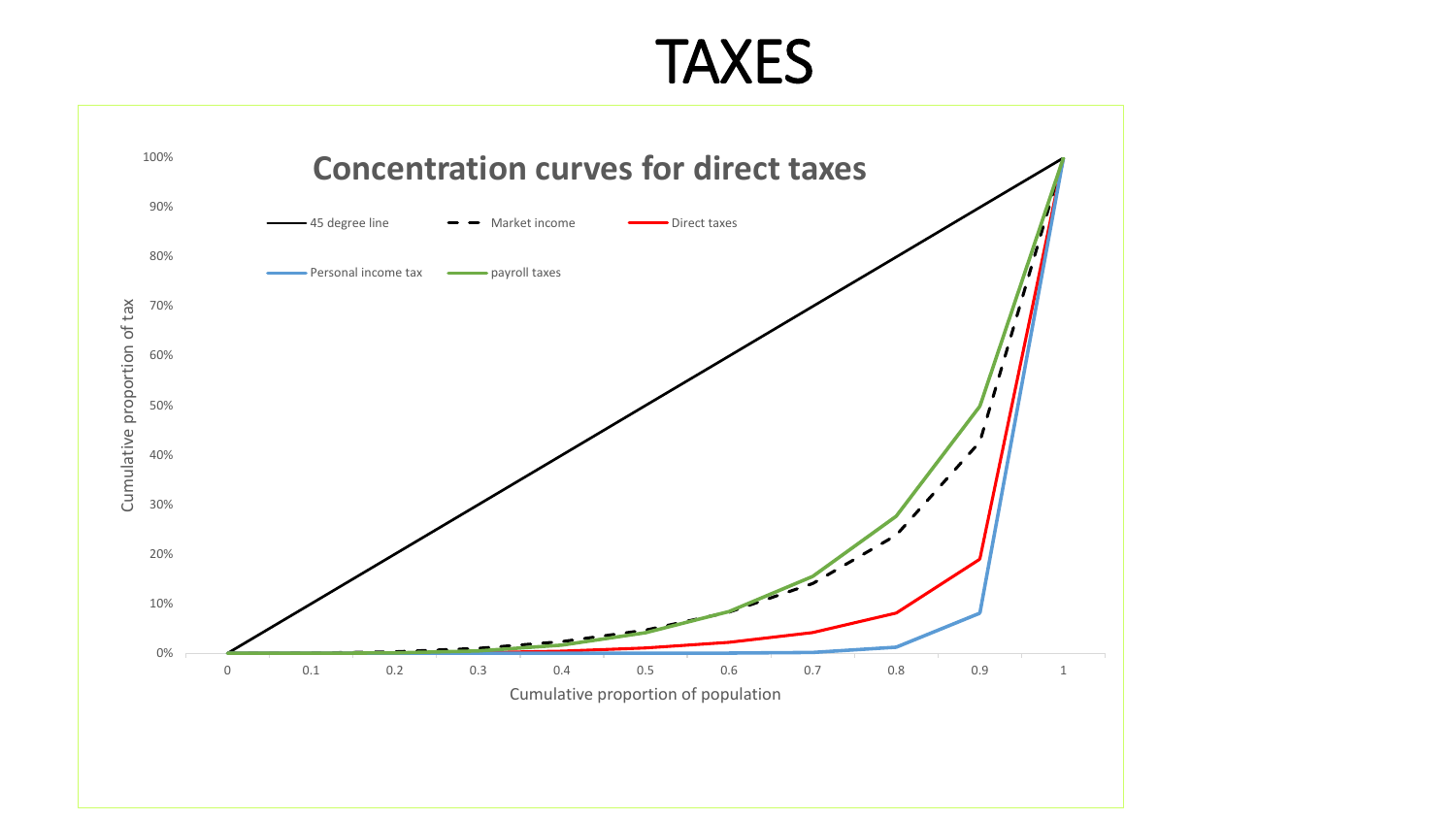# Social Expenditures

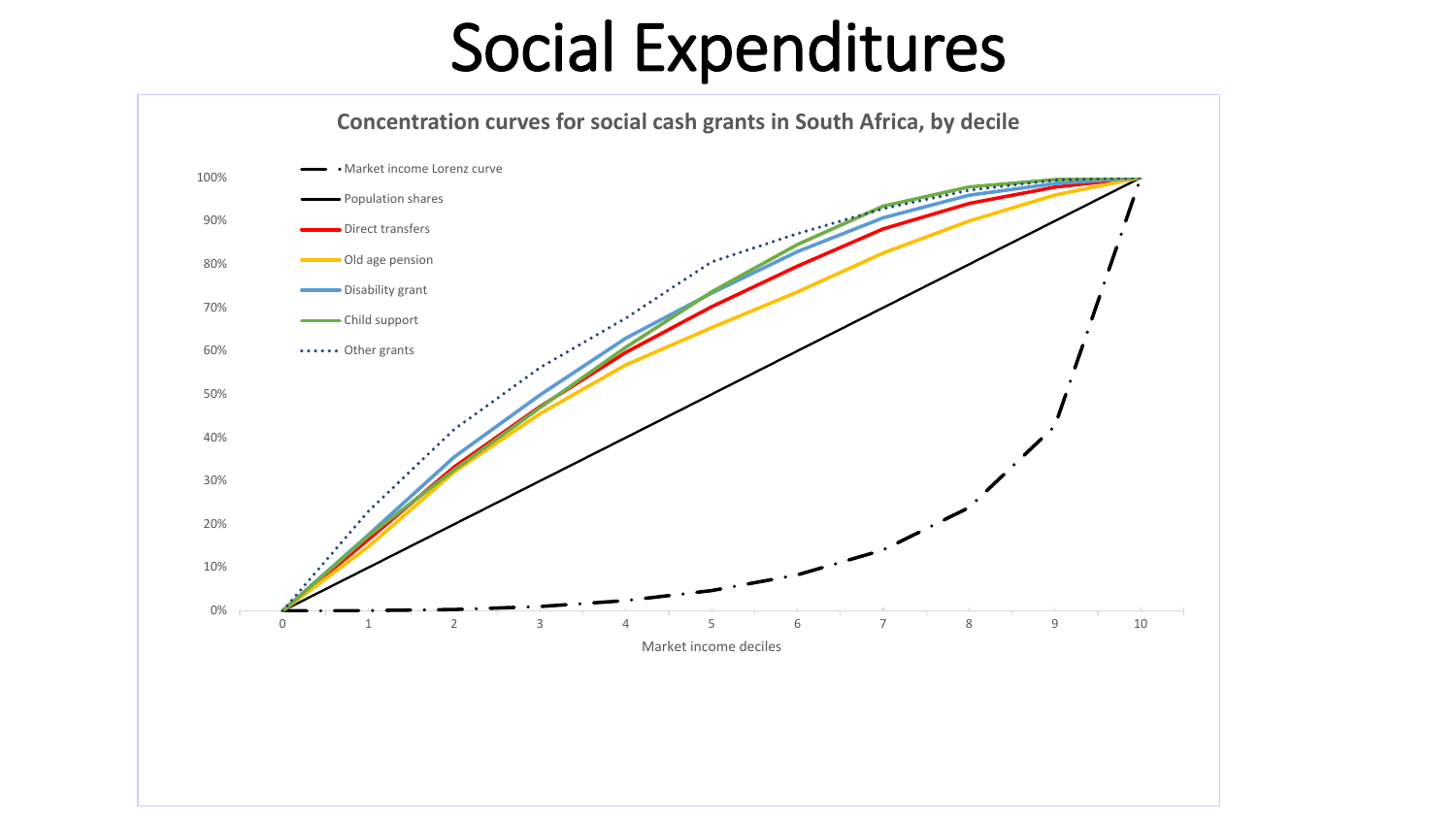# Concluding Points

- There are extremely high returns to combining data in terms of better understanding and better policy making
- Even without tax data it is worth thinking hard about how to use administrative data well and in combination with household surveys and the census
- Admin data essential to take us to quality of services
- But, all data have their flaws
- Engagement with the NSOs is crucial
- Have to imbed these activities in local research-policy making processes